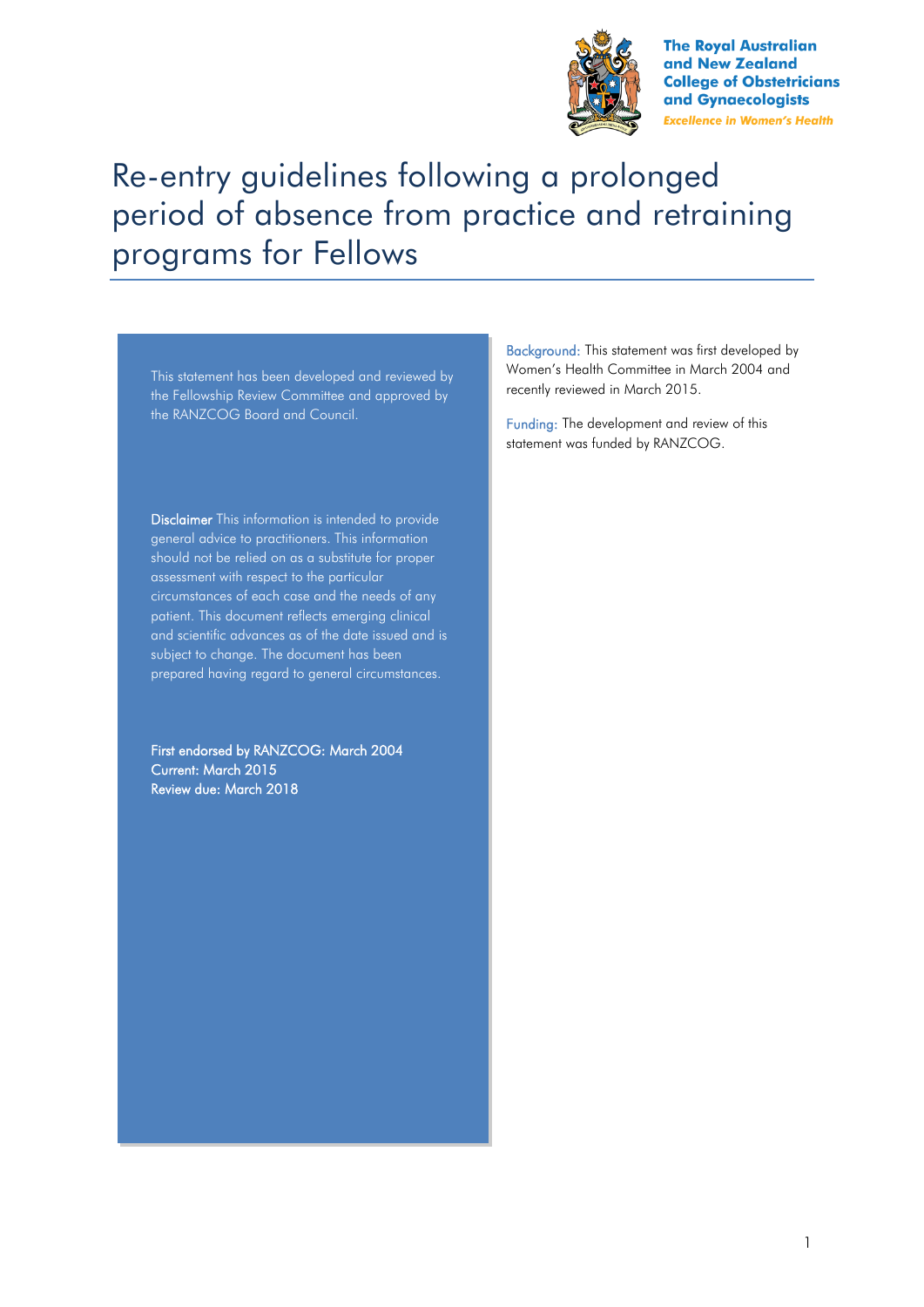## Table of contents

|    | 2. Re-entry Guidelines following a prolonged period of absence from practice3          |  |
|----|----------------------------------------------------------------------------------------|--|
|    |                                                                                        |  |
|    | 2.2 Recertification Requirements for retired Fellows Reinstated to Active Fellowship 4 |  |
|    |                                                                                        |  |
|    |                                                                                        |  |
|    |                                                                                        |  |
|    |                                                                                        |  |
|    |                                                                                        |  |
| 5. |                                                                                        |  |
|    |                                                                                        |  |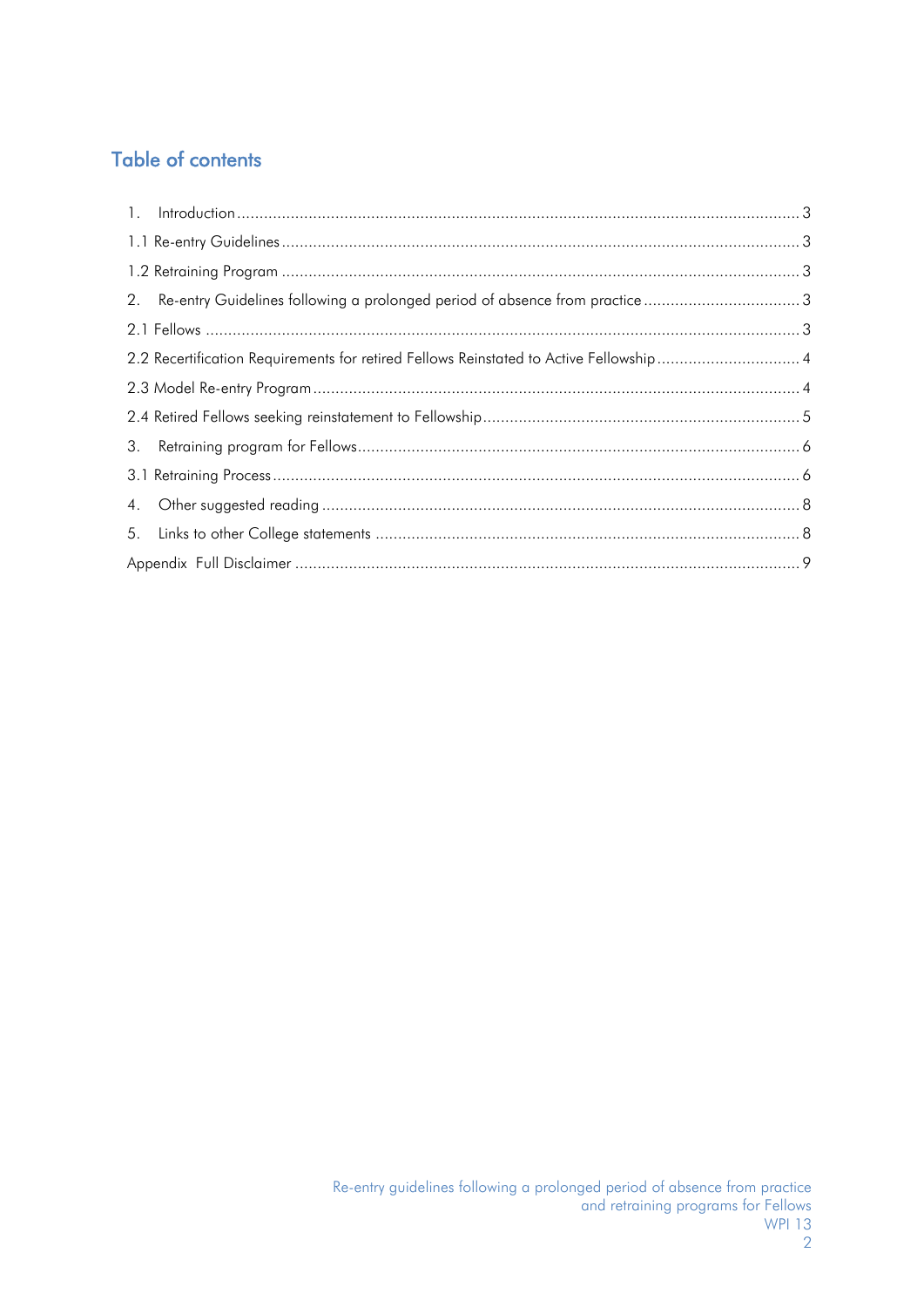### <span id="page-2-0"></span>1. Introduction

The Vision of the College is to pursue excellence in the delivery of health care to women throughout their lives. The RANZCOG re-entry and retraining programs have been developed to support the Vision by assisting RANZCOG Fellows who wish to return to active practice following a prolonged absence or who have identified themselves, or have been identified by a Regional Health Board, Medical Board or Medical Council, as requiring retraining.

#### <span id="page-2-1"></span>1.1 Re-entry Guidelines

The RANZCOG re-entry guidelines provide a pathway for safe return to clinical practice after an extended period of absence. This may have been for a variety of reasons, e.g. prolonged illness, maternity/paternity leave, absence following resignation or retirement or other extended periods of non-clinical work. The College recognises the need to provide a more formal structure to address the potential loss of confidence and reduction of skills resulting from a prolonged period of absence.

#### <span id="page-2-2"></span>1.2 Retraining Program

The RANZCOG retraining program has been developed to assist Fellows who have identified themselves and those who have been identified by a Regional Health Board, Medical Board or Medical Council, as requiring retraining. The aim of the retraining program is to enable the Fellow to achieve the same standard of safe practice as his/her peers on return to unsupervised clinical practice (refer to retraining program for Fellows later in this document). Retraining is directed at those areas of clinical competence in which the Fellow intends to practice (subject to appropriate health jurisdiction credentialing).

## <span id="page-2-3"></span>2. Re-entry Guidelines following a prolonged period of absence from practice

The RANZCOG re-entry program is based on the framework established for the RANZCOG curriculum which outlines the essential attributes and key competencies expected for clinical competency across and within the three domains of: Clinical Expertise (medical expertise and effective communication);

- Academic Abilities (self-learning and research abilities and the capacity to teach); and
- Professional Qqualities (management responsibilities, practice review and development, teamwork, ethical attitudes and conduct, a commitment to what is best for the patient and health advocacy).

The aim of the re-entry program is to enable a Fellow who has had a prolonged period of absence from clinical practice or an element of practice to return to active clinical practice by demonstrating the same standard of safe practice as his/her peers.

It is the responsibility of the Fellow who has had an extended period of absence from practice to self-assess their knowledge and skill levels and discuss it with a colleague or supervisor prior to resuming practice. It is the individual's responsibility to recognise that knowledge and skill may not be at the same level as when engaged in active practice and that it should be balanced with his or her level of experience. This document provides a pathway for Fellows or retired Fellows seeking re-elevation to fellowship.

#### <span id="page-2-4"></span>2.1 Fellows

-

It is not unusual for Fellows to take 12 to 18 months leave from their practice. RANZCOG recommends that, on returning to active practice following an absence of:

 Between one and two years a minimum of one year's pro rata of CPD activities must be completed; $<sup>1</sup>$ </sup>

Re-entry guidelines following a prolonged period of absence from practice and retraining programs for Fellows WPI 13

<sup>&</sup>lt;sup>1</sup> Medical Board of Australia, Continuing professional development registration standard 27 April 2010.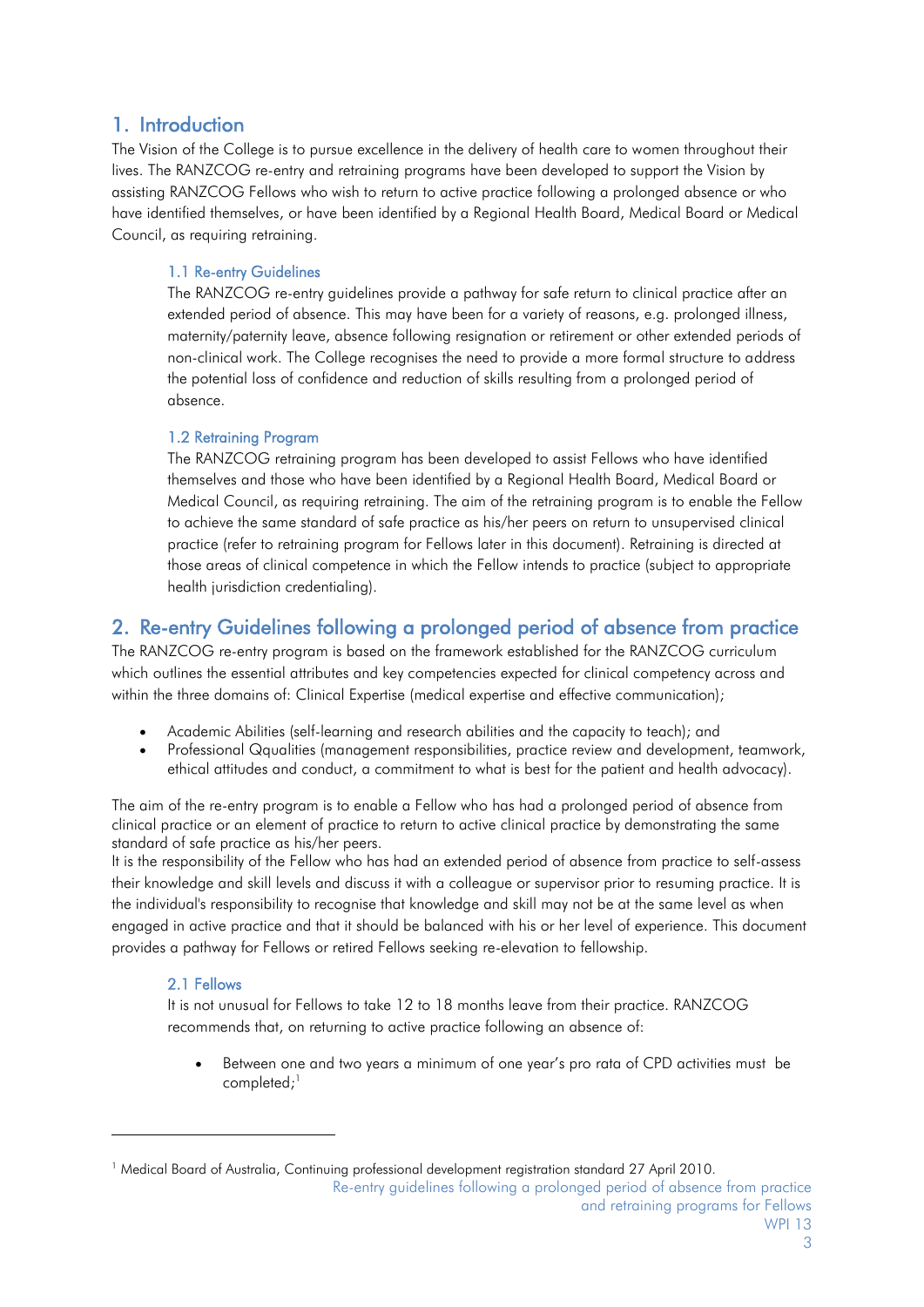Two years or longer, a formal re-entry pathway be followed. The Medical Council of New Zealand policies specify that if a practitioner has not had an annual practising certificate for three years then the Medical Council requires that 'the doctor must submit a detailed induction plan'.<sup>2</sup>

Fellows are advised to select an appropriate mentor (should be a Fellow of the College in good standing) to discuss their return to work and supervision requirements. In the event that the Fellow is unable to find a suitable mentor, contact should be made with the hospital Credentialing Committee.

It is the Fellow's responsibility to identify the key clinical skills required to resume practice and to make a self-assessment of current skill level. The Clinical Training Reports that form the basis of the 6 monthly summative reports for RANZCOG Advanced Trainees, should form the basis for the Fellow's self-assessment. In addition, the Fellow considering re-entry via a mentored and supervised position should refer to the Procedural and Surgical Skill levels expected as outlined in the RANZCOG Curriculum to guide the re-entry process.

In addition, the College Statements C-Gen 19 and C-Gen 20 provide further information about the attributes, key competencies and scope of practice expected of a RANZCOG Fellow.

Fellows returning to public hospital practice will be supported by the hospital infrastructure and the credentialing requirements. An appropriate training and assessment program should be tailored to enable the Fellow to resume practice in his/her specified practice profile.

For Fellows returning to private practice it is recommended that consideration be given to a clinical attachment focusing on the key clinical skills required. RANZCOG has developed a model for re-entry (see Model Re-entry Program).

All processes must be underpinned by the principles of natural justice, namely a right to be heard and freedom of bias from the procedure.

Advice on an appropriate re-entry program will be provided on request to the RANZCOG Chair CPD Committee and Director of Women's Health. Fellows may choose to participate in the formal RANZCOG retraining program, details of which are outlined in the Retraining Program for Fellows in this document.

#### <span id="page-3-0"></span>2.2 Recertification (Continuing Professional Development) Requirements for retired Fellows Reinstated to Active Fellowship

Where a Fellow retires from practice during a compulsory recertification period (i.e. 3-year CPD cycle) and is reinstated to active Fellowship within a period of two (2) years from having retired from clinical practice<sup>3</sup>, the Fellow in question will be required to complete the recertification requirements in place at the time of retirement, with the timeframe for such completion extended by the period for which the Fellow was retired.

#### 2.3 Model Re-entry Program

<span id="page-3-1"></span>-

A RANZCOG program will include a self-assessment and/or training in:

<sup>&</sup>lt;sup>2</sup> 'Policy on doctors returning to medical practice after an absence from practice for three or more years.' Medical Council of New Zealand June 2004.

<sup>&</sup>lt;sup>3</sup> Taken from the date on the correspondence indicating receipt by the College of the Fellow's completed Retirement Declaration Form.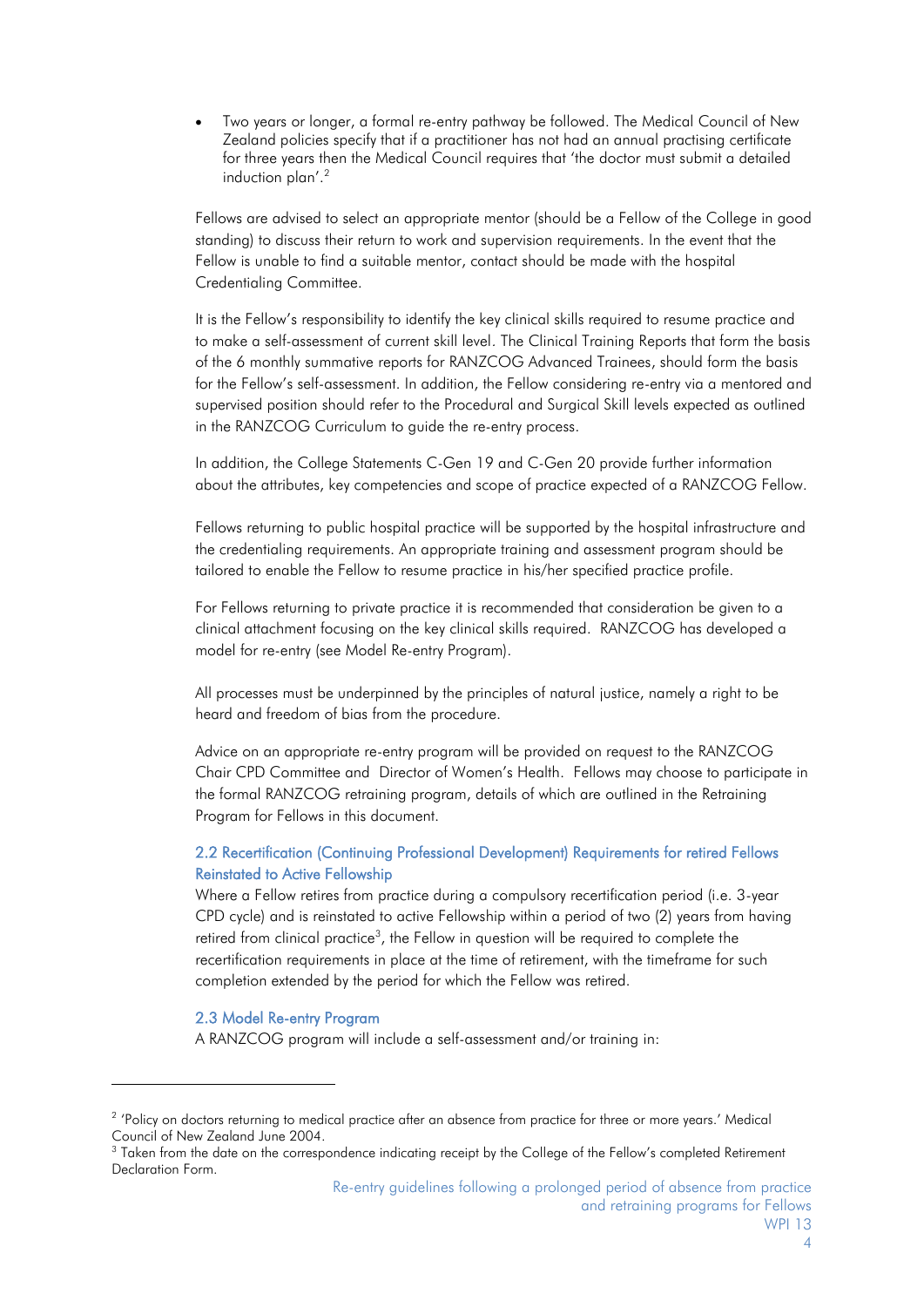- clinical skills combining medical expertise and effective communication;
- professional and management responsibilities, practice review and development, teamwork, ethical attitudes and conduct, a commitment to what is best for the patient and health advocacy; and
- academic skills such as self-learning, research and teaching abilities.

Competency in all of the above 3 domains as outlined in the Clinical Training Summary for Advanced Trainees and the College Statement C-Gen 20, can form the basis for re-entry pathway. It is recommended that any re-entry program should have clearly articulated:

- goals;
- expected outcomes;
- clear timeframes;
- allocated time for regular feedback to the Fellow; and
- performance assessment based on RANZCOG clinical training reports and Procedural and Surgical Skills Assessment Forms. .

The Fellow and mentor should:

- negotiate the length of the re-entry program, depending on the requirements of the registration body;
- maintain a training logbook;
- sign off on the training period; and
- undergo a 360 degree Multi Source Feedback (MSF) at a pre-determined time after commencing supervised re-entry training. The MSF developed for Advanced Trainees will meet the criteria for assessment of a Fellow on a pathway to FRANZCOG re-entry.

#### <span id="page-4-0"></span>2.4 Retired Fellows seeking reinstatement to Fellowship

Retired Fellows wishing to be reinstated to active Fellowship must apply in writing to the Chair, Fellowship Review Committee. The Fellowship Review Committee will review the application and recommend a re-entry or retraining program based on the applicant's proposed clinical profile. The re-entry or retraining program will be developed in consideration of regional medical board or medical council requirements.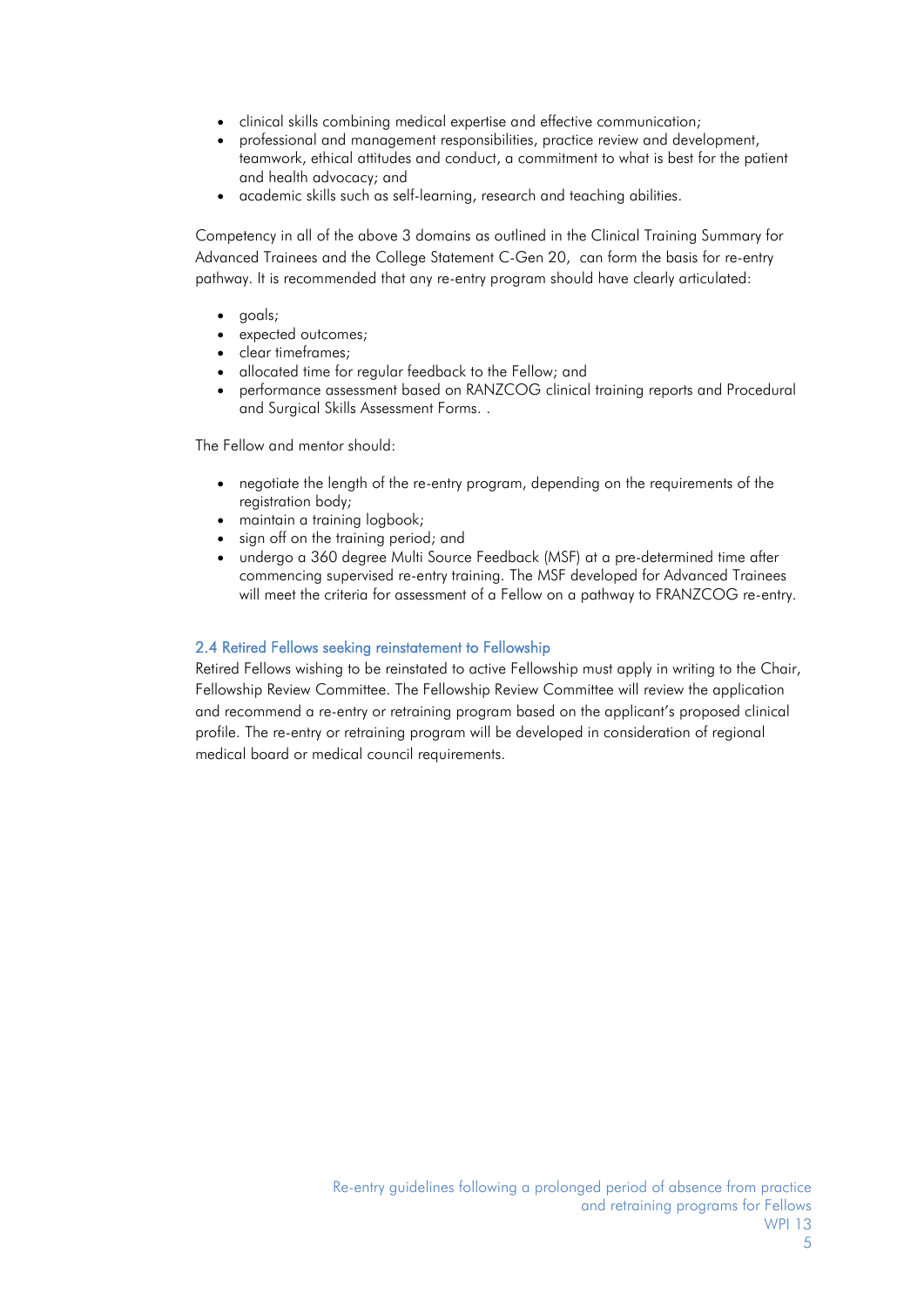## <span id="page-5-0"></span>3. Retraining program for Fellows

<span id="page-5-1"></span>The aim of the retraining program is to enable the Fellow to achieve the same standard of safe practice as his/her peers on return to unsupervised clinical practice.

#### 3.1 Retraining Process

- 1. Requests for retraining of RANZCOG Fellows from Regional Health Authorities, Medical Boards or Medical Councils must be made in writing to the President or Chief Executive Officer.
- 2. Following receipt of the retraining request, a College Vice-President will be assigned to oversee the process.
- 3. In consultation with the Regional Chair, the Subspecialty Chair, in the case of a subspecialist, and others as appropriate, the Vice-President will review the retraining request to determine if a retraining program is appropriate.
	- 3.1 In this determination, consideration will be given *inter alia* to:
		- adverse events, complaints or Medical Board reports of unsatisfactory performance; and
		- the length of time since the Fellow was in active practice.
	- 3.2 Key areas of concern and/or deficiencies in clinical practice will be identified.
- 4. If, following the review, it is considered that retraining is not appropriate, this will be communicated to the person or organisation making the request, with reasons.
- 5. If retraining is considered appropriate, the Vice-President, will select an appropriate supervisor to co-ordinate a clinical attachment focusing on the key areas of concern (in a request from a Medical Board or Medical Council).
- 6. In consultation with the supervisor and the Fellow, a retraining program will be developed, including at least the following elements:
	- goals (utilising a combination of the competencies outlined in the Clinical Training Summary Reports for Advanced Trainees and Procedural and Surgical Skills Assessment Forms.;
	- expected and other possible outcomes;
	- clear timeframes;
	- allocated time for regular feedback to the Fellow; and
	- performance assessment based on RANZCOG training assessment reports, including but not limited to, a 360 degree Multi Source Feedback assessment.
	- 6.1 The supervisor and the Fellow must agree on the need for retraining and on the content and possible outcomes of the program for the program to continue.
	- 6.2 Clinical privileges and medical indemnity for the Fellow in the training institution must be in place. Indemnity for the Vice-President must be confirmed through the relevant Regional Health Authorities/Medical Board/Medical Council or Regulatory Health Authority or other body requesting the assessment. Where the request originated from a College Fellow, the Vice-President must satisfy him/herself that he/she is appropriately indemnified through either the College Insurer or some other vehicle (e.g. the medical insurer of the Fellow or the Vice-President).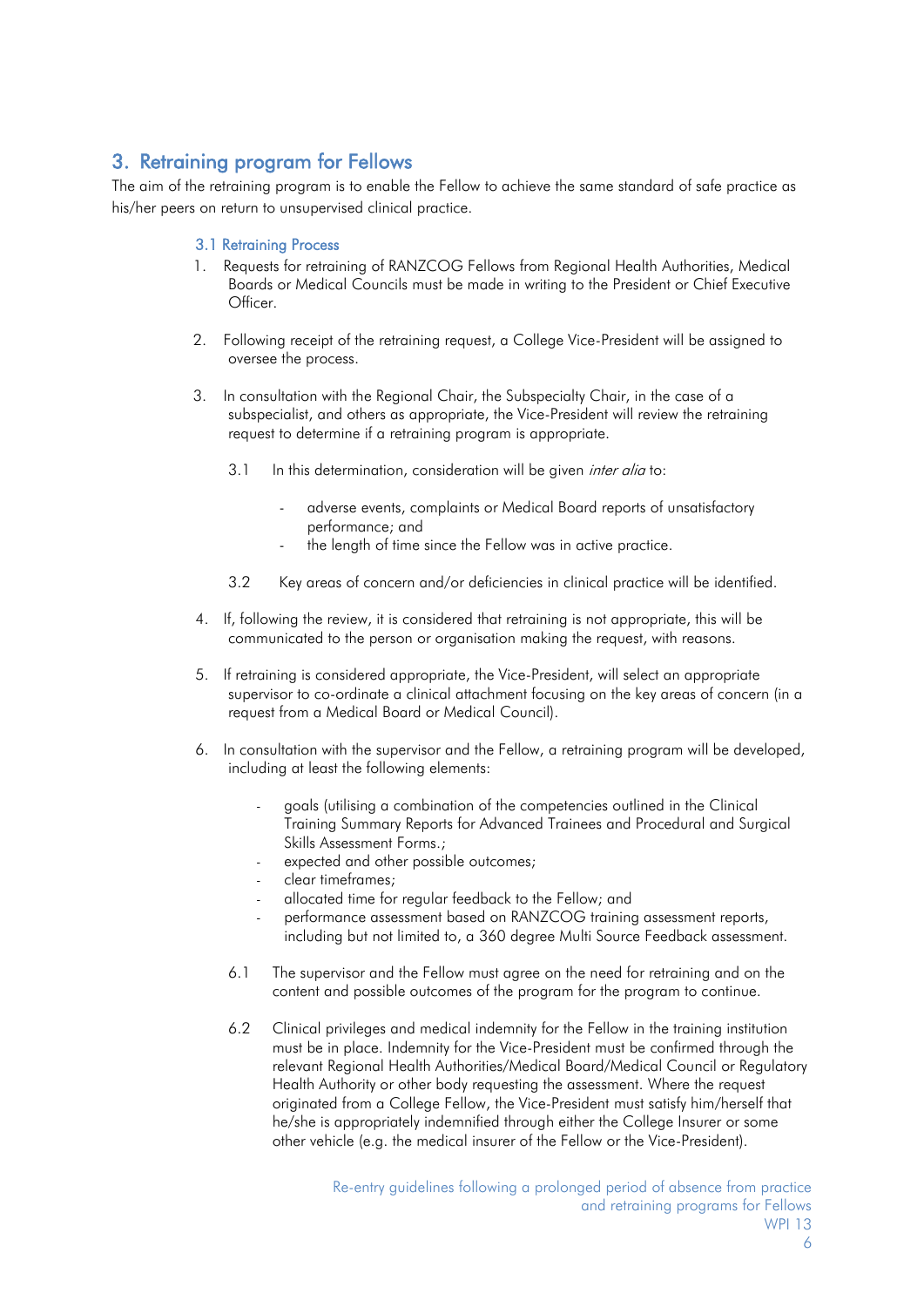- 6.3 Supervision must be at least at the level appropriate for a College trainee in the Advanced Training program..
- 6.4 The Fellow undergoing retraining should maintain a logbook.
- 7. The Fellow should be encouraged to seek support from a colleague or may be offered the support of an independent RANZCOG Councillor/Regional Committee member.
- 8. At the completion of the retraining program, the supervisor will prepare a report for the Vice-President on the program, including the extent to which the goals of the program have been achieved, and the results of the Multi Source Feedback, with specific reference to:
	- 8.1 Areas of practice and knowledge identified at the commencement of the re-training period requiring specific attention.
	- 8.2 The RANZCOG Curriculum.
	- 8.3 The proposed scope of practice for the clinician undergoing re-entry/retraining.
- 9. Following consideration of the report by the Board, the Vice-President will communicate with the person or organisation making the request.
- 10. If the goals of the retraining program have not been satisfactorily achieved, the Board may communicate this to the appropriate Medical Board or Medical Council.
- 11. A program of practice review and clinical risk management will be instituted as part of the Fellows CPD requirements. This should include;
	- monitoring key learning objectives; and
	- evaluation of on-going performance.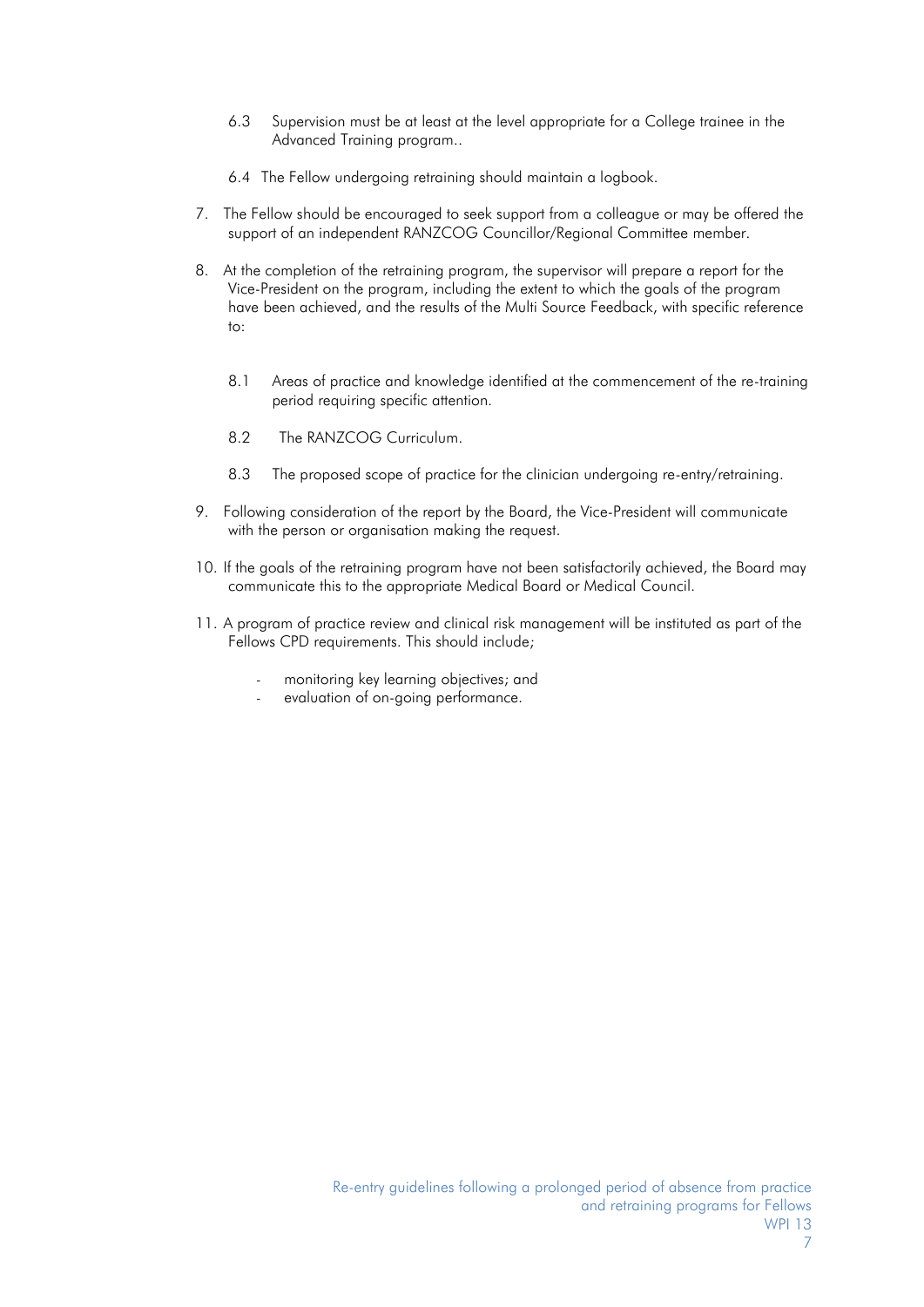## <span id="page-7-0"></span>4. Other suggested reading

- 1. Medical Board of Australia: Continuing professional development registration standard, 27 April 2010.
- 2. Medical Board of Australia: Recency of practice registration standard, 27 April 2010.
- 3. Medical Board of Australia: Information on Returning to Practice and Plan for professional development and re-entry to practice, 13 April 2011.
- 4. RANZCOG Curriculum,2013.
- 5. Medical Council of New Zealand, Standards and guidelines.
- 6. RCOG: Advice on returning to clinical work after a period of absence, May 2010.
- 7. Epstein, R.M Hundert E.M. Defining and Assessing Professional Competence, JAMA, Vol 287, No 2. 226-235.
- 8. Australian Safety and Quality Council. National Guidelines for Credentials and Clinical Privileges, July 2002.
- 9. Report of an RCOG Working Party: Discussion Document on Further Training for Doctors in Difficulty, April 2002.
- 10. RANZCOG: SIMG Competency Maps and Resources, 2011.
- 11. RANZCOG: SIMG Competencies Assessment Form 2011.
- 12. Policy on doctors returning to medical practice after an absence from practice for three or more years.' Medical Council of New Zealand June 2004.
- 13.

## <span id="page-7-1"></span>5. Links to other College statements

(C-Gen 15) Evidence-based Medicine, Obstetrics and Gynaecology <http://www.ranzcog.edu.au/doc/evidence-based-medicine-obstetrics-and-gynaecology-c-gen-15.html>